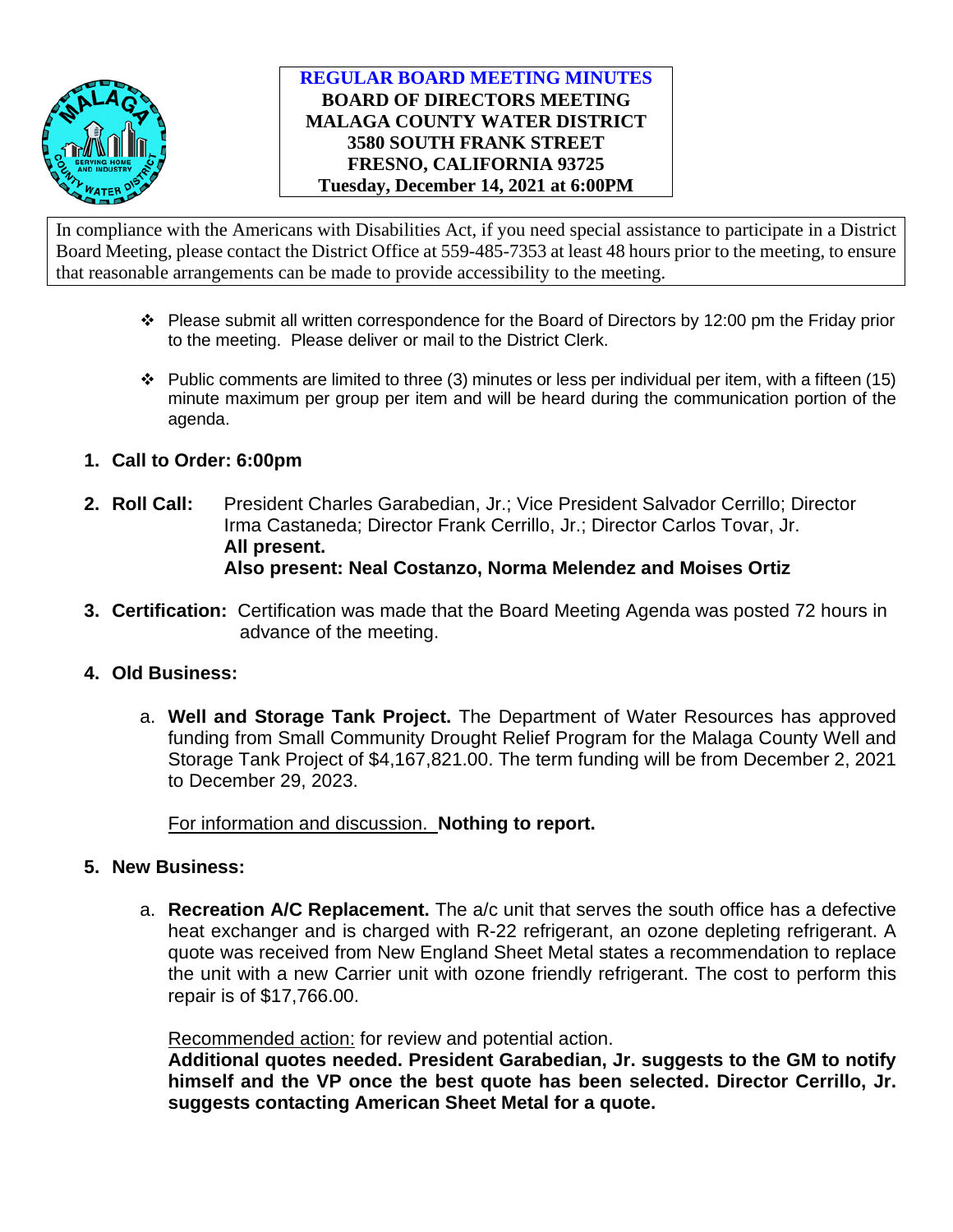# **6. Sheriff Report:**

a. Quarterly report from Elaine Montoya in regards to crime activity in the community and surrounding areas and homeless update from Isaac Cervantes. Information only. **CSO, Elaine Montoya, reports continued robberies in the business/industrial area of Malaga. Homeless encampments continue to be monitored.**

## **7. Incorporation Reports: None for this meeting.**

## **8. Recreation Reports:**

a. Financial reports for bingo night of September, October, and November. **Nothing to report.**

**VP Cerrillo reported that 99 toys and \$320.00 cash were donated at the Car Show Toy Drive which will be used for the Christmas program on December 18. Director Tovar, Jr. and General Manager Ortiz donated an additional \$100.00 each for a grand total of \$520.00 to be used to purchase additional toys for the Christmas program.** 

#### **9. Engineer Reports:**

- a. District Engineer Report: **None for this meeting.**
- b. CDBG Engineer Report: **Bid announcement for the fire hydrant project has been published. Last day to receive bids is January 5, 2022.**

### **10.General Manager's Report:**

- a. **Rain gutter job is complete at the recreation center. Only issue is that there is still a major leak.**
- b. **Ordered sampler for the WWTF.**

## **11.President's Report:**

- a. **President Garabedian, Jr. wishes everyone a merry Christmas and Happy New Year, then proceeded to gift Legal Counsel, Costanzo, a Christmas gift to thank him for a great year of service.**
- b. **Seeks to charge a 10-15% employee contribution for health insurance. Item to be added in the agenda for the first meeting in January.**
- c. **January retreat with the GM to be scheduled in January.**

## **12.Vice President's Report:**

- a. **Vice President Cerrillo announced the change of date for the Christmas House Decorating Contest from December 17 to the 18th due to rain. Flyer must be sent out to the community, so they are aware of the change and time.**
- b. **Christmas parade scheduled for 11am on Saturday the 18th.**
- **13.Director's Reports:**
	- a. **Director Castaneda states there will be a rec. meeting on 12/15 to discuss the Christmas program. Rec. Christmas dinner will be one of the topics of discussion. She also made prize suggestions for the staff Christmas dinner.**
- **14.Legal Counsel Report: None for this meeting.**